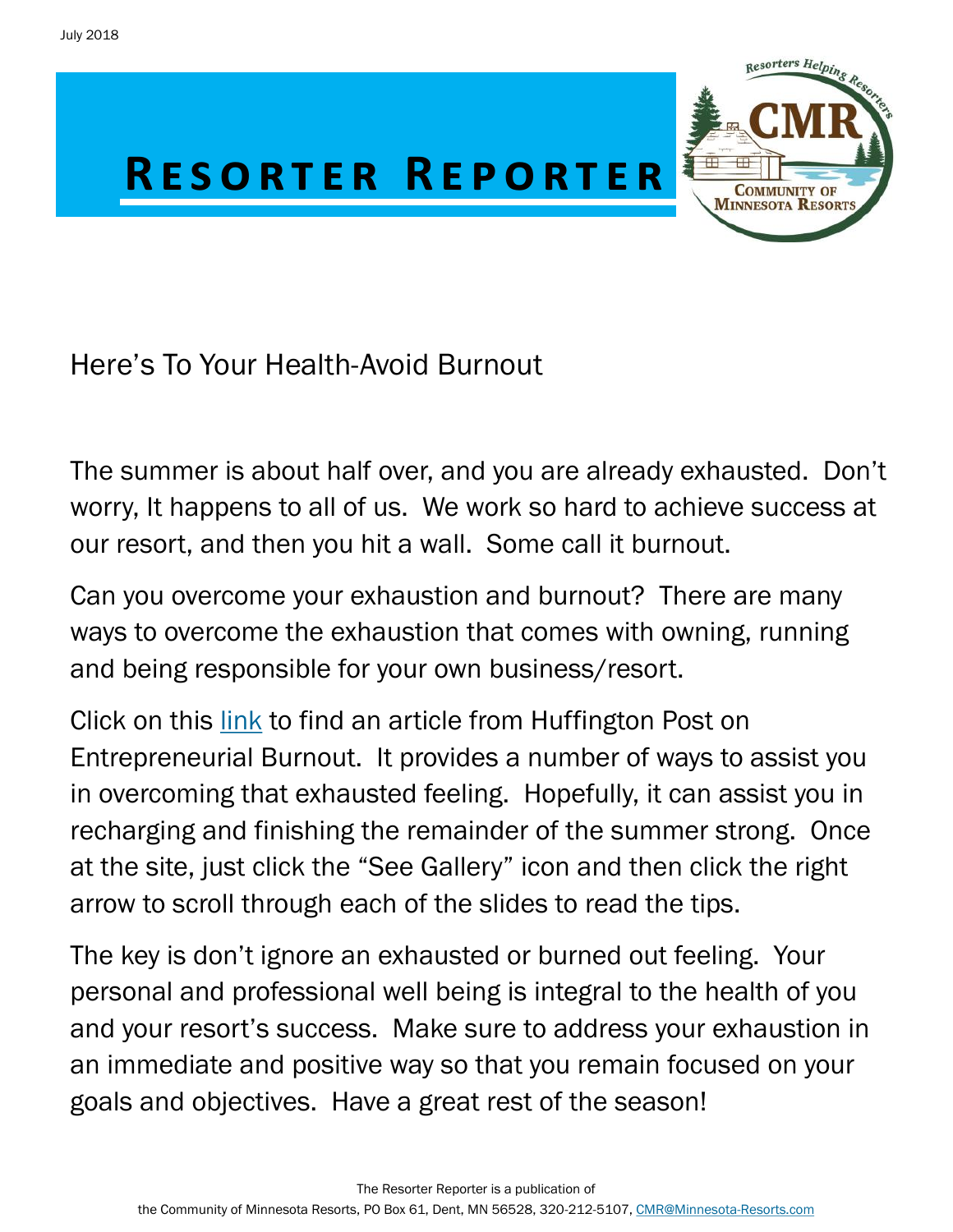The Community of Minnesota Resorts exists to help family owned and operated resorts in Minnesota to continue as a viable segment of the Minnesota tourism industry.

The Community of Minnesota Resorts' motto is: "Resorters Helping Resorters." "We believe that none of us alone is as smart as all of us together."

#### Table Of Contents

| Here's To Your Health                   | P1 |
|-----------------------------------------|----|
| Calendar of Events                      | P2 |
| <b>Website Tips from CMR Marketing</b>  | P3 |
| Last Minute Opening Guide               | P3 |
| <b>Resorter of the Year Nominations</b> | P4 |
| <b>Membership Renewal Reminder</b>      | P5 |
| <b>CMR Fall Conference</b>              | P5 |
| <b>EMT Events Update</b>                | P5 |
|                                         |    |

#### New Format-Additional Content-Pertinent and Timely Information

The Community of Minnesota Resorts' newsletter, the Resorter Reporter, has changed. Here are some helpful hints for navigating the links in this newsletter.

When you click on a link to external content, you will be connected to that content. To return to the newsletter from that content, just close the new window that opened by clicking the back arrow in the upper left hand corner. You will then return to the Resorter Reporter.

## Community Of Minnesota Resorts Calendar of Events

- August 31 2018-2019 Membership Renewal
- September 1 Resorter of the Year Nomination Deadline

September TBD Fall Resort Tour

October 28-30 Fall Conference at [Cragun's](https://www.craguns.com/)

Make sure to mark your calendar for these events!



The Resorter Reporter is a publication of

the Community of Minnesota Resorts, PO Box 61, Dent, MN 56528, 320-212-5107, [CMR@Minnesota-Resorts.com](mailto:CMR@Minnesota-Resorts.com?subject=Community%20of%20Minnesota%20Resorts)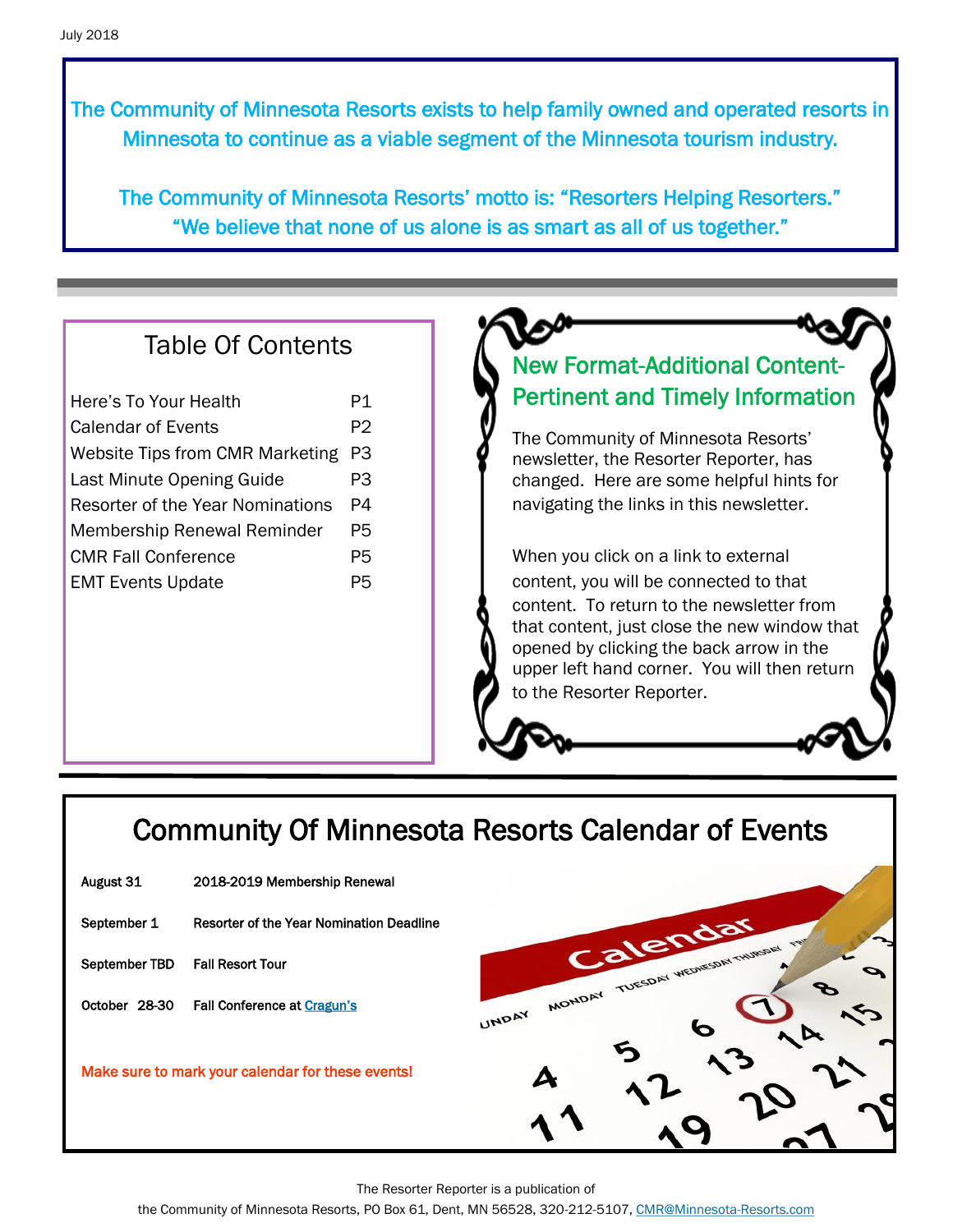

**Website Update from your Marketing Committee**

Traffic to individual resorts listing pages was up 23% in June compared to June of 2017. Nearly 85% of the users in June went to an individual resort listing. Overall website traffic was up 44% in June compared to May. Traffic was up 33% from last June. Board will be meeting with Branding Company in August, we will keep you posted!

# Last Minute Opening Function

The layout of the Last Minute Opening page has been changed to better meet the seach needs of potential guests! Now, the page lists each resort that has a Last Minute Opening, PLUS now shows the listings of what size cabins and campsites each resort has available, the date available and how many days the opening is for. Previously, you had to click on the resort, scroll to find the last minute openings heading and scroll even more to view the openings. With guest patience in mind, the less clicking and searching the better. Take a look at the change by clicking [here.](http://minnesota-resorts.com/last-minute-openings/)

# Want To List Your Resort's Last Minute Opening?

Remember, the CMR offers the Last Minute Opening function on the website for you to fill cabins/campsites at your resort. With the above improvements, we believe potential guests will now find it much easier to locate and rent your Last Minute Openings. List your upcoming openings in cabins for \$5, or campsites for \$2.50. Click [here](http://minnesota-resorts.com/wp-lib/wp-content/uploads/2017/06/Last-Minute-Opening-Guide.pdf) for instructions on how to list your opening.

Had success in listing a Last Minute Opening? [Email u](mailto:cmr%23minnesota-resorts.com?subject=Last%20Minute%20Openings)s to tell us the story!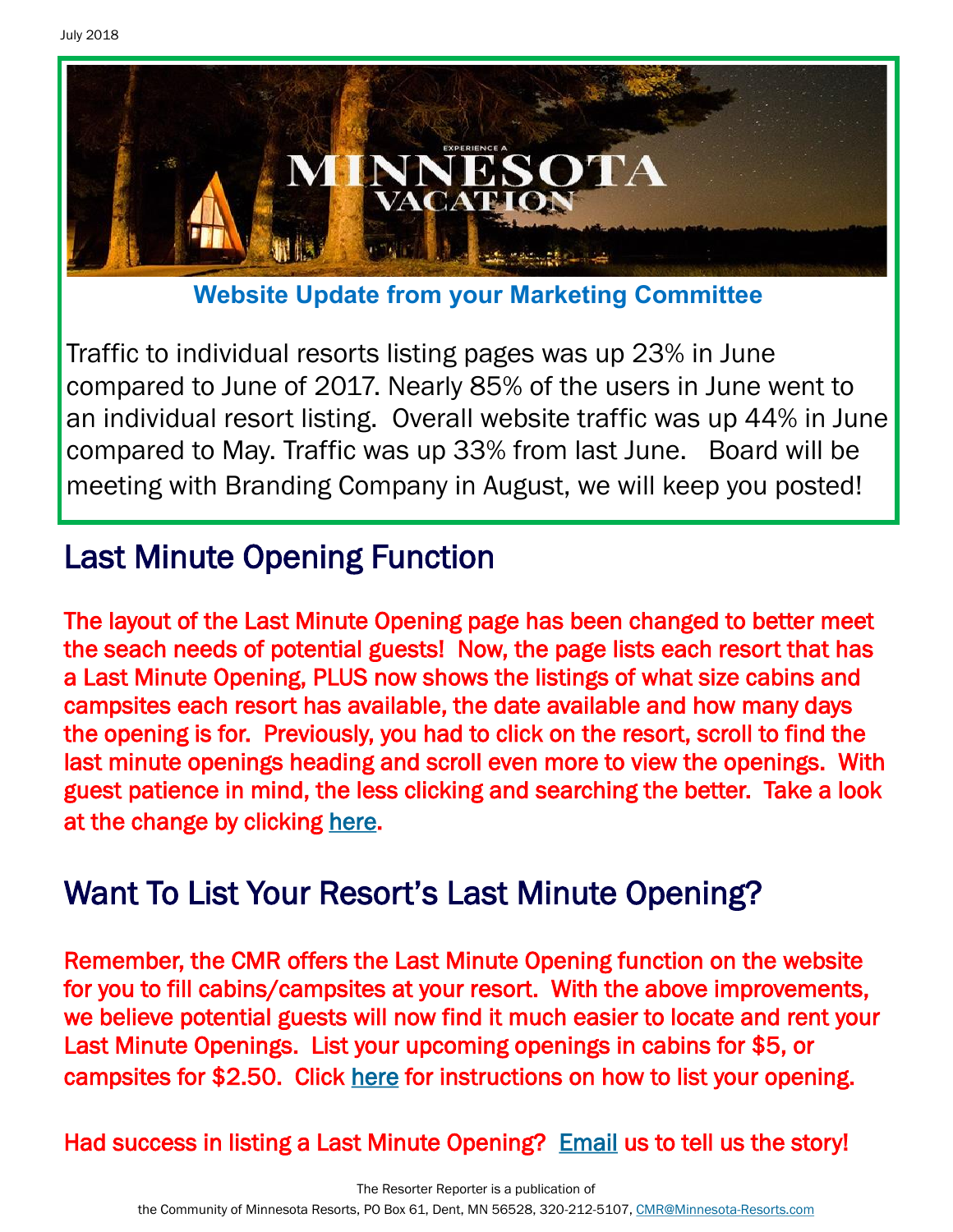.

# Resorter of the Year

**Nomination Submittal Deadline-September 1, 2018**

The Community of Minnesota Resorts (CMR) selects, through nominations by its members, one resort and resort owner that has shown a dedication for the improvement of the Minnesota Resort Industry by adopting and carrying out business policies and practices that reflect a personal pride in the industry as a whole.

The nominees also live up to the organization's motto of "Resorters Helping Resorters" by involvement in community activities and by displaying a willingness to help other resort owners to successfully operate Minnesota resorts. Click on the nomination form below to nominate the resorter who you feel should be "Resorter of the Year."

# [Resorter Of The Year Nomination Packet](http://minnesota-resorts.com/wp-lib/wp-content/uploads/2016/11/2016.04.07_ROY-nominating-packet-Community.pdf)

Nominations should be mailed to: Community of Minnesota Resorts P.O. Box 61 Dent, MN 56528 Attention: Resorter of the Year Committee

Nominations must be received by September 1, 2018. The Resorter of the Year will be announced at the Fall Conference.